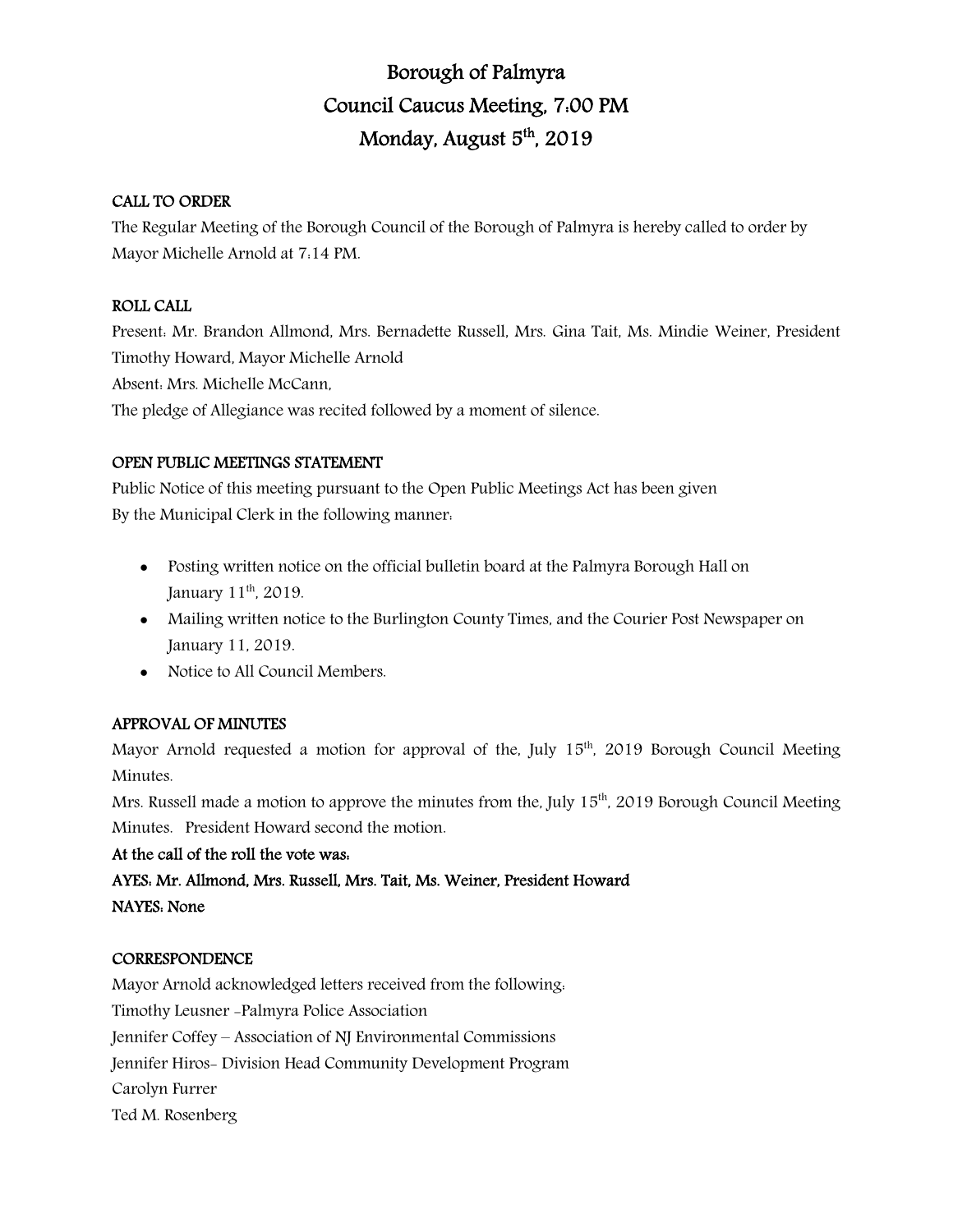#### PROCLAMATION

Mayor Arnold read the following Proclamation into the record:

## Supporting the Drive Sober or Get Pulled Over 2019 Statewide Crackdown

Whereas, approximately one-third of all fatal traffic crashes in the United States involve impaired drivers; and

Whereas, impaired driving crashes killed 10,874 people in the United States in 2017; and

Whereas, impaired driving crashes cost the United States almost \$44 Billion a year; and

Whereas, during the past five years New Jersey's roadways experienced 36,778 crashes and 679 fatalities involving impaired drivers; and

Whereas, an enforcement crackdown is planned to combat impaired driving; and

Whereas, the summer season and the Labor Day holiday in particular are traditionally times of social gatherings which include alcohol; and

Whereas, the State of New Jersey, Division of Highway Traffic Safety, has asked law enforcement agencies throughout the state to participate in the Drive Sober or Get Pulled Over 2019 Statewide Crackdown; and

Whereas, the project will involve increased impaired driving enforcement from August 16 through September 2, 2019; and

Whereas, an increase in impaired driving enforcement and a reduction in impaired driving will save lives on our roadways;

Therefore, be is resolved that Borough of Palmyra declares it's support for the Drive Sober or Get Pulled Over 2019 Statewide Crackdown from August 16 through September 2, 2019 and pledges to increase awareness of the dangers of drinking and driving.

Mayor Michelle Arnold August  $5<sup>th</sup>$ , 2019

#### PROFESSIONAL UPDATES

Mr. Kirchner stated he would be previewing some things which will be on the next meeting's agenda. Mr. Kirchner indicated he was happy with our contractor on the 2018 Road Project but not with NJ American Water Company's contractor. He indicated they would be coming back to clean up some of the items on his punch list. Mr. Kirchner indicated the 2018 Road Program is almost complete and there will be another change order coming for \$1,974.00(change order #5) bringing the total contract amount to \$858,553.80. Mr. Kirchner also noted at the next meeting will be another changer order #2, for 2019 Miscellaneous Concrete Construction, which will decrease that contract by \$8,123.70 making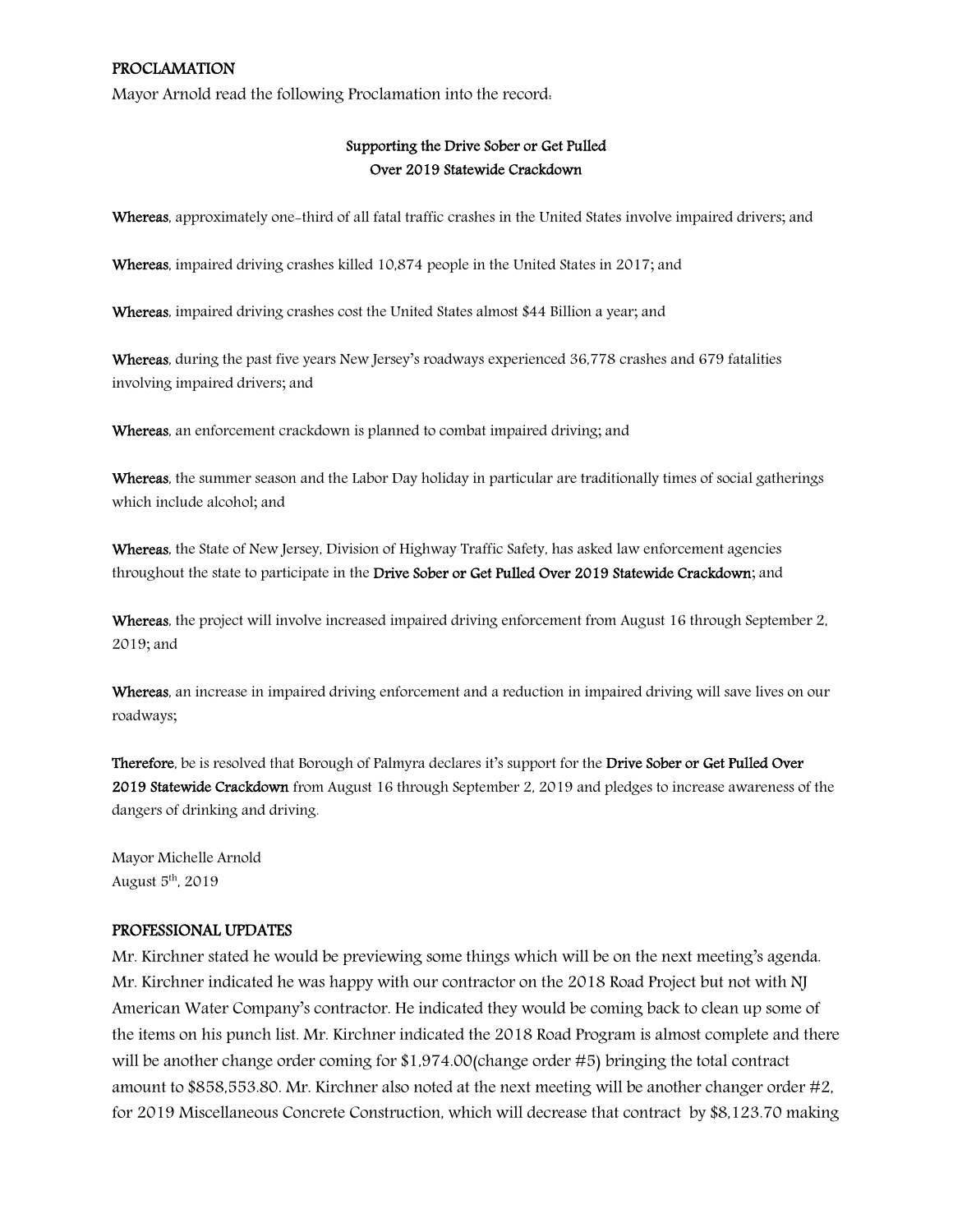the total amount of the contract \$69,227.80. Mr. Kirchner explained what Resolution 2019-186, on the agenda tonight is. He explained the refrigerated samplers, how they work and why they are needed. There was discussion regarding purchasing them all at one time vs staggering the purchasing of one of them. Mr. Kirchner noted that they could all be purchased however only two would be installed and the third could be rotated in at a later date.

Mr. Gural spoke about the proposal presented by ERI to prepare the design for the landscaping for the intersections. Mr. Gural explained the proposal and indicated the cost was \$3,750.00, he noted it could can be done by resolution tonight or will be on next month's agenda for consideration. Mr. Gural explained the Temple Blvd. TAP grant requirements, and noted the some specific requirements that are needed to obtain that Federal money. Mr. Gural stated this grant will require some additional training and research of various things and noted it will cost to comply with the program. Mr. Gural stated ERI has presented a proposal to handle the administrative portion of the grant in the amount of \$16,000.00, which he felt was well worth the cost to comply correctly with the program.

Ms. Weiner indicated she felt it was too much money to spend to complete the project of 6 intersections or 12 planting beds. She noted not the price to lay out the design but where is it going after that with bids, etc. Mr. Gural indicated we will not bid this project, we will accept quotes and will have a base line to work with. Ms. Weiner indicated we should do a bed or two but she was not prepared to spend 20 or 30 thousand dollars to complete this project. Mr. Allmond indicated we can get the plan for what we need and then get the quotes and determine how we wanted to proceed from there. President Howard stated we must have a scope of work, that's what will get us in the game and start us in a direction. Mrs. Russell indicated there is so much more than just the intersections that need to be done. Mr. Kirchner stated when the quotes are solicited they can be broken down by intersection so council can decide how much or little they wish to take on at a time. Mrs. Tait noted the complete design is necessary now and a decision can be made at a later date regarding the progress of the project. There was some additional discussion and suggestion were made to hire more people for public works next year. Mayor Arnold asked if it was possible to share the cost with another municipality. Mr. Gural indicated he was not sure how that could be handled. There was some additional discussion regarding staffing and Mayor indicated she proposed we move forward with both the proposals as presented.

Mayor Arnold asked for a motion to approve Resolutions 2019-190, Resolution Authorizing the contract award to Environmental Resolutions Inc. for Intersection Landscaping Restoration and Design in an amount not to exceed \$3,750.00 per the proposal presented July  $29<sup>th</sup>$ , 2019. Mrs. Russell made a motion to approve Resolutions 2019-190 as stated. President Howard seconded the motion.

#### At the call of the roll, the vote was:

# AYES: Mr. Allmond, Mrs. Russell, Mrs. Tait, Ms. Weiner, President Howard NAYES: None

Resolution 2019-190 was approved.

Mayor Arnold asked for a motion to approve Resolutions 2019-191, Resolution Authorizing the contract award to Environmental Resolutions Inc. for Temple Boulevard TAP Grant Administrative services in the amount not to exceed \$16,000.00 per proposal presented July  $25<sup>th</sup>$ , 2019. Mrs. Russell made a motion to approve Resolutions 2019-191 as stated. Mrs. Tait seconded the motion.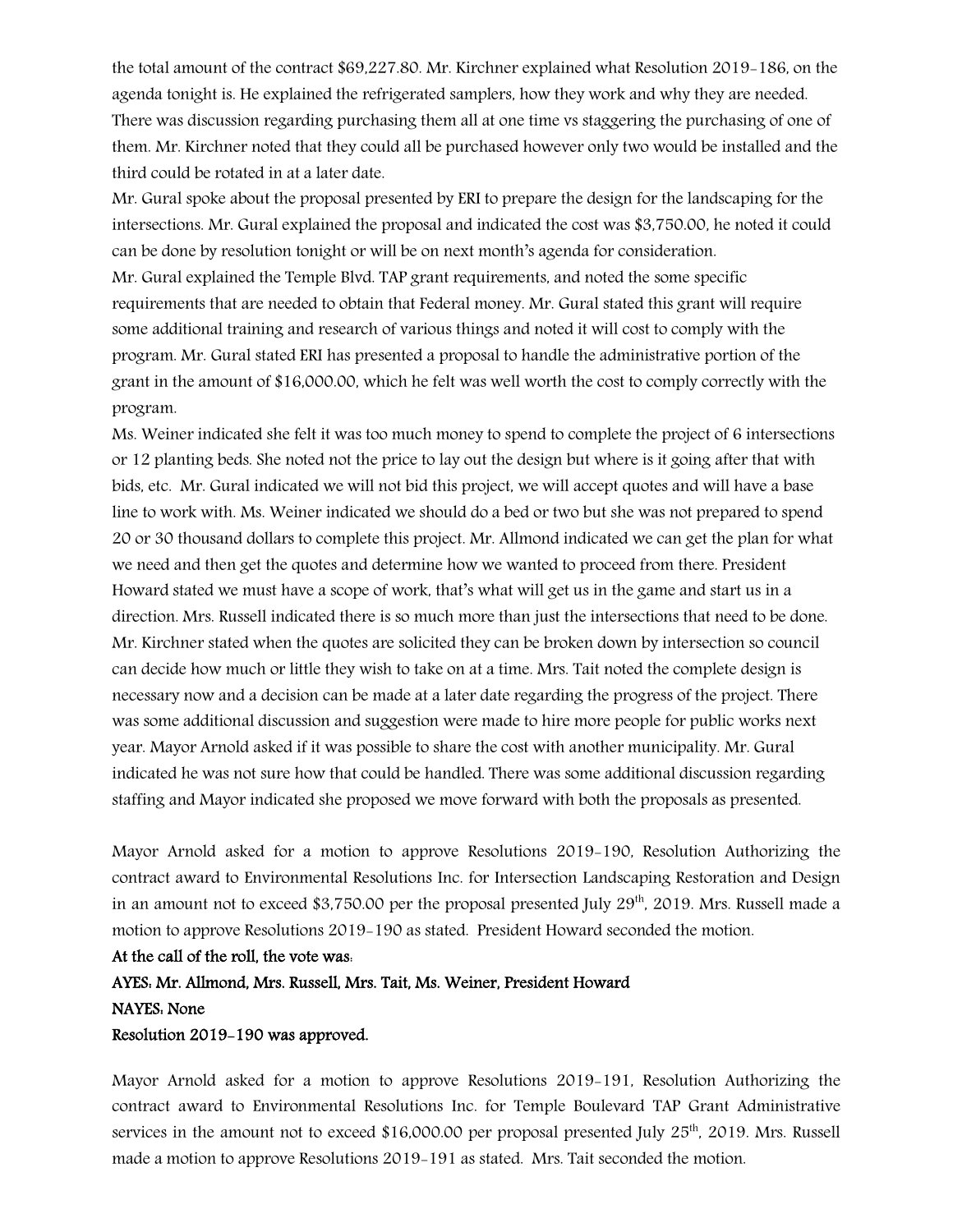At the call of the roll, the vote was: AYES: Mr. Allmond, Mrs. Russell, Mrs. Tait, Ms. Weiner, President Howard NAYES: None Resolution 2019-191 was approved.

### PUBLIC PORTION

Mayor Arnold then asked for a motion to open the Public Portion. Mrs. Russell made a motion to open the public portion for comments. President Howard second the motion.

## All members present voted in favor of the motion

Mr. Papaioannoi — Cinnaminson Avenue — Mr. Papaioannoi inquired what is going on or what are the proposals regarding parking in the 500 block of Cinnaminson Avenue. Ms. Weiner indicated council has had requests to look at the hours and time limits of parking on Cinnaminson Avenue and Broad Street. Ms. Weiner indicated there are time limits on the first block of Cinnaminson Avenue so they were looking at removing the time restrictions on that block. Mr. Papaioannoi stated the thought of spending \$40,000.00 for landscaping needs to be reevaluated. Mr. Allmond noted it's not \$40,000.00 for the plan or the quotes and we have not nor are going to bid anything. Mr. Allmond noted this is just for a design and it's for \$3,750.00.

Mrs. Jones  $-5<sup>th</sup>$  street – Ms. Jones explained what the senior program has done and their plans for moving forward. She explained how the donation requested would be utilized. Mrs. Marva explained they have custodians to help with the set up and break down of tables and chairs and also help with the clean-up after events. Mrs. Jones indicated they serve lunch on the 1st and 3<sup>rd</sup> Wednesday of every month. Mrs. Jones indicated they have over 115 members and are looking forward to an exciting year ahead, she noted they are doing things a little different than in the past but feels they have a good program.

No one else from the public wishing to be heard, Mrs. Russell made a motion to close the public portion, Mrs. Tait second the motion.

### All members present voted in favor of the motion.

### RESOLUTIONS Consent Agenda

Mayor Arnold indicated Resolution 2019-183 to Resolution 2019-188 will be enacted as a single motion, if any resolution needs additional discussion it will be removed from the consent agenda and voted on separately. Mayor asked if any resolutions needed to be removed from the consent agenda. Council had none.

### RESOLUTIONS Consent Agenda

Resolution 2019-183 to Resolution 2019-188 will be enacted as a single motion, if any resolution needs additional discussion it will be removed from the consent agenda and voted on separately.

Resolution 2019-183, Resolution Authorizing the Cancellation of Taxes for a Totally Disabled Veteran, John M Philbin located at 702 Walnut Street Block 36 Lot 13 Partial Tax Year Beginning June 1st, 2019 and Thereafter and Refunding Taxes Paid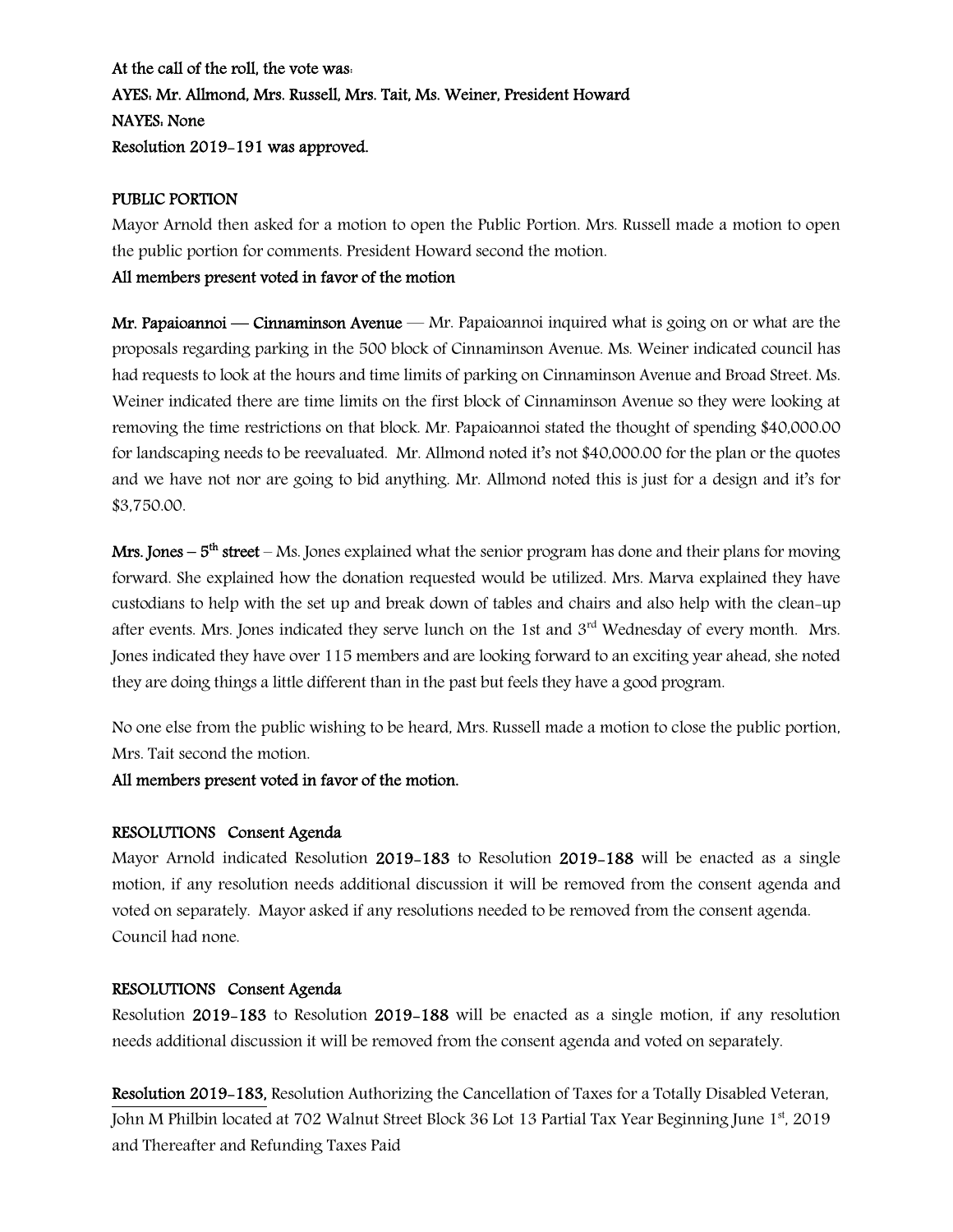Resolution 2019-184, Resolution Authorizing Final Payment for Grove Park Improvement Project and Authorizing Submission to the County of Burlington the documents necessary to receive final Reimbursement of Grant Funds

Resolution 2019-185, Resolution Appointing Danielle Lippincott as Alternate Registrar for the Borough of Palmyra

Resolution 2019-186, Authorizing purchase of a capital item exceeding \$15,000.00; three refrigerated samplers and appurtenances for Sewer Department from Hartco Environmental, LLC totaling \$16,590.00

Resolution 2019-187, Resolution to Cancel Taxes on Borough Owned Properties

Resolution 2019-188, Resolution authorizing payment to Denise Leflore for damages to fence at 600 W. Fourth St due to fallen Borough tree in the amount of \$1,028.93.

Mayor Arnold asked for a motion to approve the consent agenda Resolutions 2019-183 thru Resolution 2019-188. Mrs. Russell made a motion to approve Resolutions 2019-183 thru Resolution 2019-188. President Howard seconded the motion.

At the call of the roll, the vote was:

AYES: Mr. Allmond, Mrs. Russell, Mrs. Tait, Ms. Weiner, President Howard NAYES: None Resolution 2019-183 thru Resolution 2019-188 were approved

## COMMUNITY SPOTLIGHT

Mayor Arnold noted the following events:

Chief Pearlman indicated they graduated the largest Youth Academy that they have ever had on Friday August 2<sup>nd</sup>.2019, they had a great time and the children learned a lot about law enforcement. Mayor Arnold noted the Police Department's Citizens Police Academy will begin on Wednesdays 9/18<sup>th</sup> and end around the 13<sup>th</sup> of November.

Ms. Weiner noted the PCCPB held its Spotlighters Showcase Performance at the Community Center last week.

### PUBLIC REMINDERS

Mayor Arnold stated the public reminders has bloomed into a weekly posting on our website called……Did You Know…… Mr. Gural indicated this week's segment is about what should and shouldn't be put into the sewer system. Mrs. Russell made a suggestion for next week, information regarding standing water and mosquitos.

### DISCUSSION ITEMS

## NEW Business

Ms. Weiner indicated the Farmers Market had three new vendors this week. Ms. Weiner indicated that the Farmers Market is done at the end of August but are considering holding one the third week of September and possibly the third week in October weather permitting. President Howard indicated we had some rain outs however the Hit Replacementz did come last week and "Friends Band" will be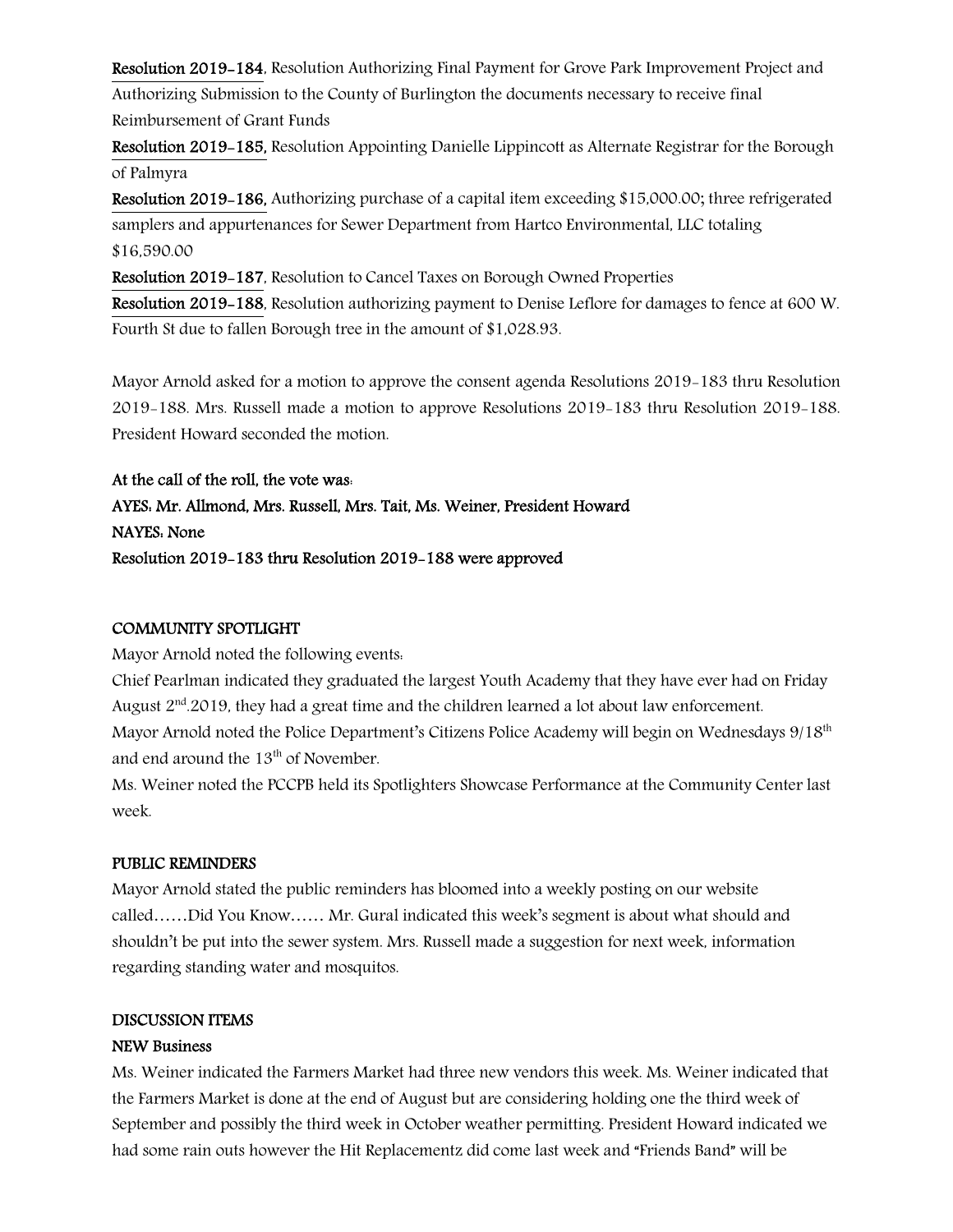playing tomorrow for National Night Out. President Howard indicated we have worked thru the kinks and are looking forward to the upcoming concerts remaining. President Howard asked if the Band shell could be power washed or painted. Mr. Gural indicated it was something they wanted to do but it is hard working around all the scheduled events during the summer. President Howard and Mr. Gural indicated they would come up with a plan. Mayor Arnold indicated the dedication of the Chief Payton I Flournoy, Sr. Park is going to be held September  $7<sup>th</sup>$ , 2019, 11:00 am. Mayor Arnold passed out the program for the dedication. Mrs. Tait asked if everyone would have a part to help with the program. Mayor Arnold went over the program in detail. Mayor Arnold stated after the dedication in the park we will be going to the community center to for light refreshments. Mayor Arnold noted there will be a sign-in sheet and some memorabilia for signing and sharing. Ms. Flournoy noted when her father retired someone did a sketch for him which people signed and they were thinking along the same line with a badge instead of the portrait. Ms. Flournoy indicated what they have is about 3 ft. by 2 ft. Ms. Flournoy also noted that because many of those attending will be older and can't stand for extended periods of time, they were hoping if someone had something they wanted to say that was not on the program, if a microphone was available they could share their memories and or thoughts with all in the community center. Mrs. Tait asked what types of refreshments they were thinking of, could they come from local businesses. Mayor Arnold stated they were looking at water, ice tea, lemonade, vegetable tray, and fruit tray. Ms. Flournoy indicated cookies would be ok. There was additional discussion regarding table covers colors, easels, etc. Mrs. Tait indicated she would take care of the food, Ms. Weiner indicated she would take care of the drinks and getting the community center set-up, Chief Pearlman noted he would send a copy of the badge to a sign company to have it done. Ms. Flournoy indicated she and some of the family wanted to know if they could get in on Friday night and set up the community center. Mayor Arnold noted that they could get into the community center after 7:15 on Friday 9/6/2019 to setup for Saturday. President Howard asked if a plaque was going to be mounted on the bandshell or somewhere else in the park. Mayor Arnold indicated she had requested a quote from Fast Signs and she wanted to know if President Howard and Mr. Allmond would help with getting that together. Mrs. Russell and Ms. Weiner indicated they had thought of having a banner to hang across the bandshell for that day. Ms. Weiner indicated it would cost about \$95.00 and would hang across the top. President Howard noted it would be nice if his picture was included. Mrs. Russell indicated there are a number of dignitaries that would like to be there, but have no knowledge of the event. Mayor Arnold indicated she has invited a number of people and is working on the invitation currently, she asked Mrs. Russell if she would like to work on that listing with her. Mrs. Russell indicated she would. Ms. Flournoy indicated she would like the program to be short and sweet outside and some chairs would be needed, as many attending are elderly. Ms. Flournoy asked if she could have a list of the pavers that have been purchased so that she can contact those who haven't. Mrs. Russell indicated we do not have a rain date for the dedication, Mayor Arnold noted if it rains we will stay in the center as so many people are traveling. Mayor Arnold indicated the Town Wide Yard Sale will be held on September  $14<sup>th</sup>$ , 2019. Ms. Weiner noted the advertisement in the newspaper is very expensive and suggested we not place an ad in the paper just use our website and social media. There was some discussion and council decided to not place an ad.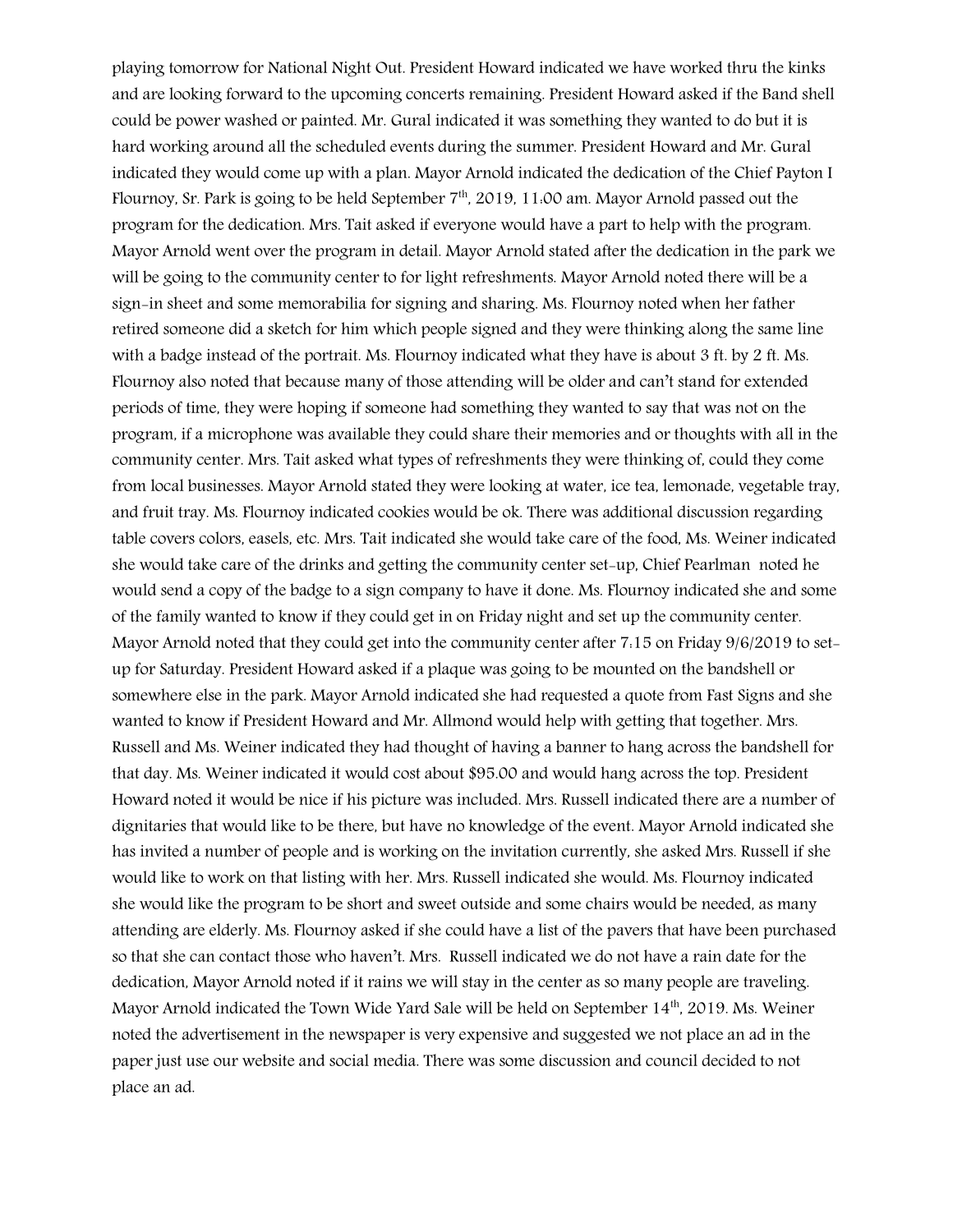Mayor Arnold noted National Night Out is August 6th, 2019 from 6:00 to 9:00 pm at Boro Hall and Friends Band will be preforming along with a shredding event, games for the kids, giving away back packs, the Police department etc. Mrs. Tait indicated there is no rain date.

Mayor Arnold stated the PCCPB & Green Team joint Rain Barrel make and take event is August  $7<sup>th</sup>$ , 2019, 7:00 pm

Mr. Allmond indicated the new Borough Newsletter is in you packet. Mr. Gural indicated he had added a new tab to the newsletter page which would allow anyone the ability to go back and look at previous issues of the Borough Newsletter. Ms. Weiner noted the change of the name of the marketplace on the website to the local business directory.

Chief Pearlman indicated this proposed ordinance change to Chapter 195 Peace & Good Order will assist the department in making certain arrests relating to shoplifting. Mr. Gural asked the Chief to coordinate with Mr. Rosenberg to put together the ordinance for introduction.

Mr. Gural noted Mrs. Russell asked if this could be placed on the agenda. Mr. Gural indicated Moorestown recently adopted a new law which provided for the consumption/possession of alcoholic beverages in public spaces. Mrs. Russell indicated it allows for a special permit to be issued for special events.

Mr. Gural stated the 2019 ICMA Annual Conference will be held in Nashville, TN October 19<sup>th</sup>-23<sup>rd</sup>. Mr. Gural indicated he would rather attend the Brownfield Conference in LA in December and if approved for the Brownfield Conference he would not attend the ICMA conference. Mr. Gural strongly urged all to consider attending the Brownfield Redevelopment Conference in December. Mr. Gural indicated we can discuss it again at the next meeting.

Mr. Gural indicated the New Jersey's Forest Action Plan survey is being completed by the Shade Tree Committee. Mrs. Russell indicated they would be meeting tomorrow.

Mr. Gural indicated he received the donation request for the Palmyra Senior Citizens program for \$6000, he noted all the necessary paperwork has been received and approval is needed to process the request.

Mayor Arnold asked for a motion to approve the donation request. Ms. Weiner made a motion to approve the donation request for the Senior Program in the amount of \$6,000.00. Mrs. Russell second the motion.

### At the call of the roll, the vote was:

AYES: Mr. Allmond, Mrs. Russell, Mrs. Tait, Ms. Weiner, President Howard NAYES: None

### Old Business

Mr. Gural indicated the Broad Street light pole banners have been order and will be installed in the next two weeks.

Mayor Arnold indicated the engraver should be out one day next week to get the paver engraving started for Chief Payton I. Flournoy, Sr. Park.

Mayor Arnold indicted she is meeting with Tony's Barber Shop to go over the names of the businesses and still gathering information from some of the businesses.

Ms. Weiner indicated she met with Mr. Gural and Chief Pearlman to get a better idea of the downtown parking and parking lot situation. Ms. Weiner indicated there are multiple chapters and multiple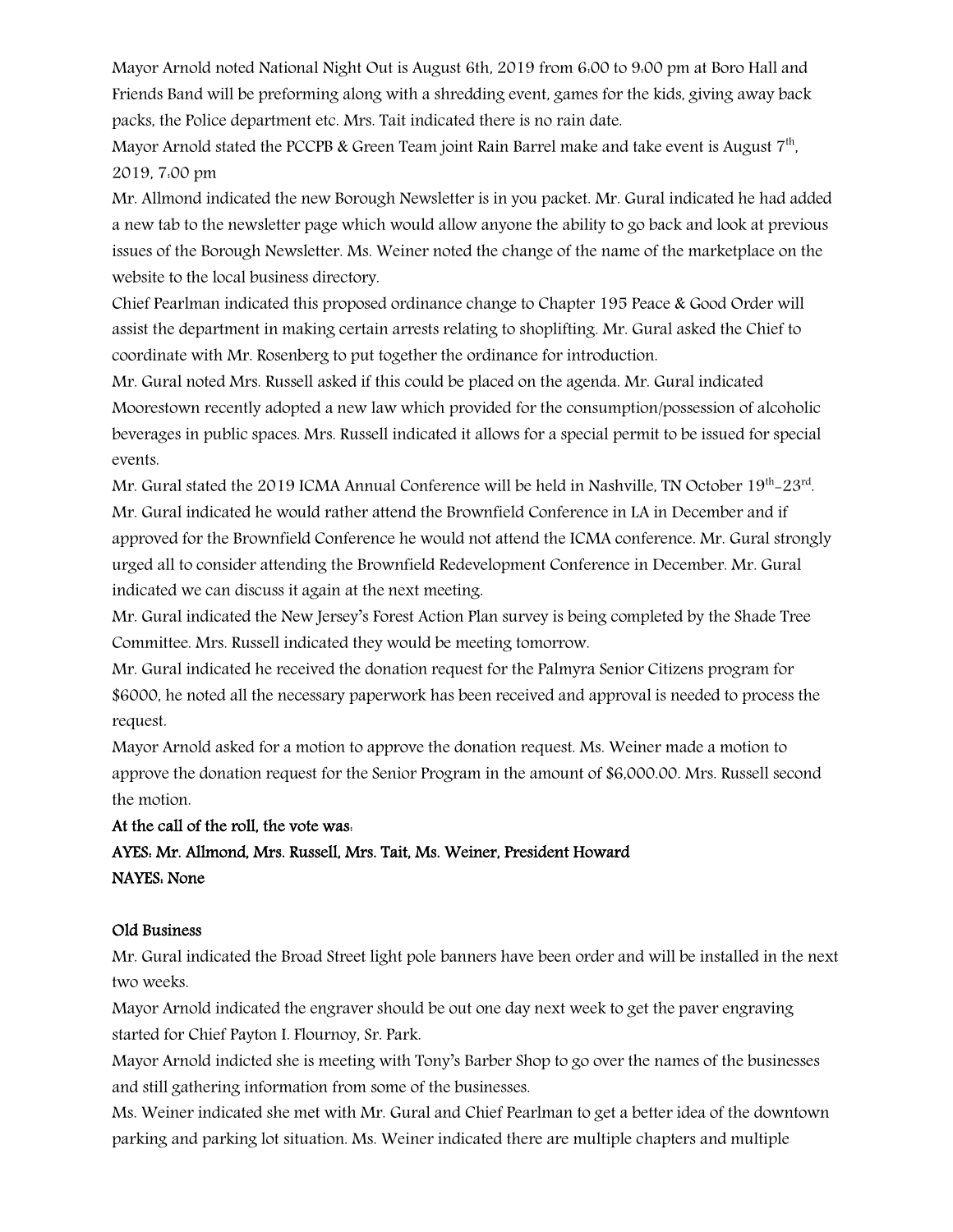schedules which need to be addressed. Ms. Weiner indicated to address it as a whole would be overwhelming so they decided to concentrate on chapter 90.6 which addresses time limits. Ms. Weiner indicated the entire situation will get addressed eventually. Ms. Weiner indicated they were looking at changing the hours on Broad Street and Cinnaminson Avenue and would include a location for permitted parking for employees. Ms. Weiner indicated they uncovered another issues regarding the parking on the 500 and 600 blocks of Little Broad and Broad Street which the committee is looking to include. Ms. Weiner indicated they sent letters to the 500 block of Cinnaminson Avenue regarding the parking and are looking to make some changes there also. Ms. Weiner indicated they will be rewriting the chapter making the proposed changes. Ms. Weiner indicated the ordinance can be written in house and they will have something for council at the next meeting for review and question and can proceed from there.

Mr. Gural indicated the electrical issues on the Band Shell have been resolved.

Mr. Gural indicated the committee met regarding the proposed merit increases and will have recommendation for the next meeting.

Mrs. Russell indicated the sign ordinance committee will be meeting with Tracy on Wednesday and will have something for next meeting.

Mr. Gural indicated that the JIF committee recommended that the bat boxes not be installed on Borough property. Mrs. Russell indicated one has found a location already and another is still looking for a location.

Mr. Gural reminded all planning to attend the NJLM Conference in Atlantic City on November  $19-21^{st}$ , 2019 need to let Ms. Jackson know so arrangement s can be made.

Mr. Gural noted the active shooter response training was had by all borough staff and included here was some information received from the training session for council review.

## ADMINISTRATOR'S REPORT

Mr. Gural indicated the Community Center laptops are in use. Mrs. Tait indicated she held a Naviance Training session in the community center for some parents and everything was great. The procedure for handing the check in and out was very good.

Mr. Gural indicated the tax bills are out and the grace period has been extended to August  $26<sup>th</sup>$ , 2019. Mr. Gural stated time trak our time management system is in need of an upgrade. We are moving to a cloud-based system and buying one new unit. The cost for the new unit is \$16,500.00 which works with finger as well as facial recognition. Mr. Gural indicated the new software maintenance is about 15,000.00 a year. Mr. Gural indicted the new system will also allow them to log in from a computer or phone.

Mr. Gural indicted Mr. Allmond went on every municipal website in the county and he believes we have the most transparent website in the county when it comes to elected officials and we have far more information than any other in the county.

Mr. Gural indicted the Knights of Columbus will be going before the Zoning Broad for permission to convert that building into six apartments.

Mr. Gural indicated the Liquor license on Broad Street is pending sale with the potential relocation of the store.